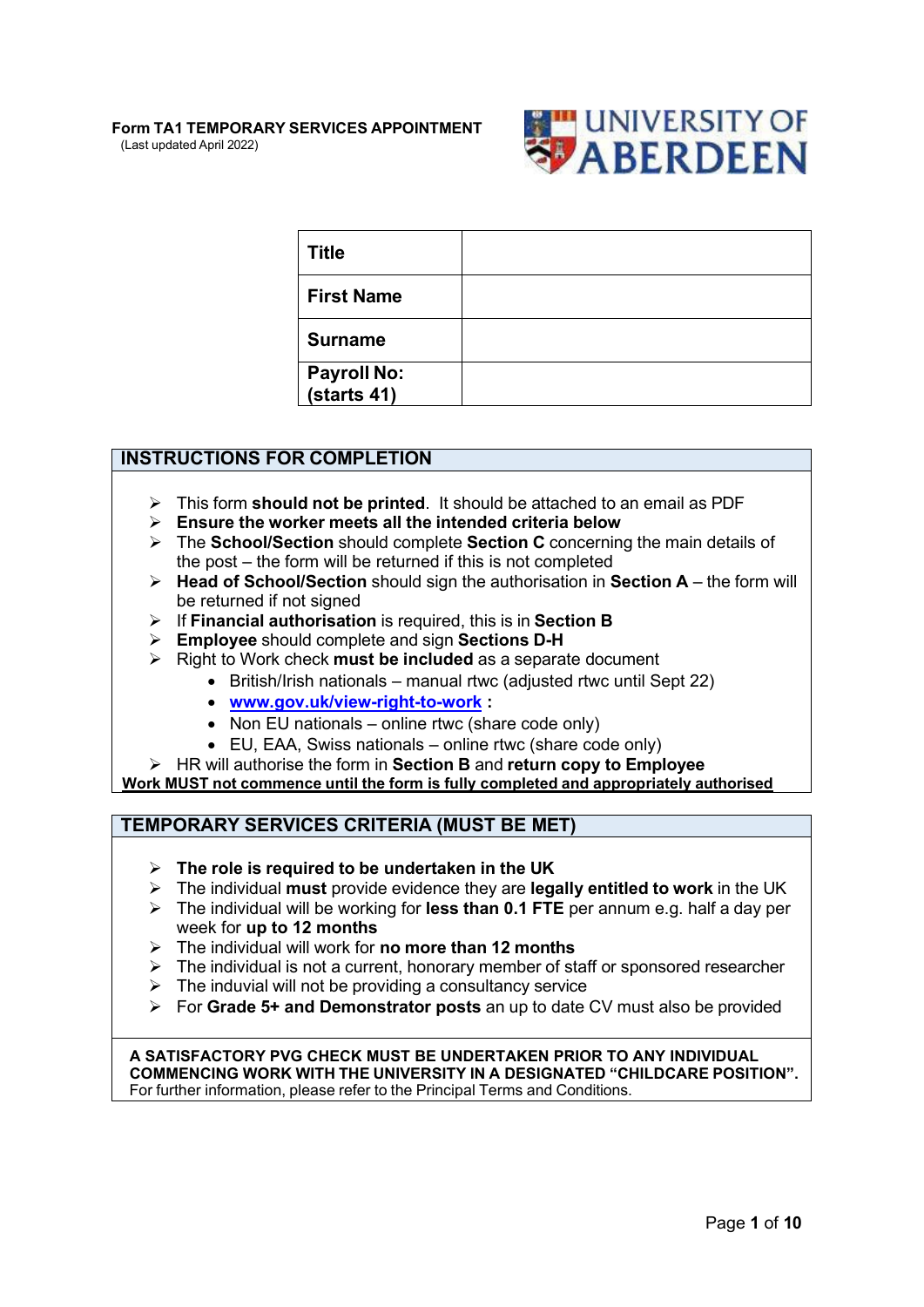| SECTION A - AUTHORISATION BY HEAD OF SCHOOL/SECTION OR<br>DEPUTY HEAD OF SCHOOL OR SECITON                                                                                                                                                                                                                                                                                                                                                                                                                                                                                         |       |  |  |  |
|------------------------------------------------------------------------------------------------------------------------------------------------------------------------------------------------------------------------------------------------------------------------------------------------------------------------------------------------------------------------------------------------------------------------------------------------------------------------------------------------------------------------------------------------------------------------------------|-------|--|--|--|
| Name:                                                                                                                                                                                                                                                                                                                                                                                                                                                                                                                                                                              |       |  |  |  |
| Approved: (please tick below)                                                                                                                                                                                                                                                                                                                                                                                                                                                                                                                                                      |       |  |  |  |
| $\square$ YES<br>$\Box$ NO                                                                                                                                                                                                                                                                                                                                                                                                                                                                                                                                                         |       |  |  |  |
| Signature:                                                                                                                                                                                                                                                                                                                                                                                                                                                                                                                                                                         |       |  |  |  |
| Date:                                                                                                                                                                                                                                                                                                                                                                                                                                                                                                                                                                              |       |  |  |  |
| It is a condition of the Tier 4/Student visa regulations that the holder of that visa can only work a maximum<br>of 20 hours per week during term time. A week is defined as Monday to Sunday. As part of this TA1<br>application, for UGT and PGT students who are Tier 4/Student visa holders, you must supply a copy oftheir<br>term timetable for the period of appointment. For PGR students on a Tier 4/Student visa, you must supply<br>confirmation from their Supervisor outlining that they can undertake this work in accordancewith their visa<br>working permissions. |       |  |  |  |
| Please be aware that Tier 4/Student visa holders are limited to work 20 hours per week in total which<br>includes other part time employment and voluntary work either within or out with the University.                                                                                                                                                                                                                                                                                                                                                                          |       |  |  |  |
| It is essential that you monitor the hours that they will undertake in their appointment within your School so<br>that they do not breach the terms of their visa.                                                                                                                                                                                                                                                                                                                                                                                                                 |       |  |  |  |
|                                                                                                                                                                                                                                                                                                                                                                                                                                                                                                                                                                                    |       |  |  |  |
| <b>SECTION B - FINANCE/HR AUTHORISATION</b>                                                                                                                                                                                                                                                                                                                                                                                                                                                                                                                                        |       |  |  |  |
| <b>FINANCIAL AUTHORISATION (FOR</b><br><b>HUMAN RESOURCES</b><br><b>EXTERNALLY FUNDED POSTS ONLY)</b><br>(Employment status checked)<br>(Budget code and availability of funds)                                                                                                                                                                                                                                                                                                                                                                                                    |       |  |  |  |
| Name:<br>Name:                                                                                                                                                                                                                                                                                                                                                                                                                                                                                                                                                                     |       |  |  |  |
| $\Box$ YES<br>$\Box$ NO<br>$\Box$ YES $\Box$ NO                                                                                                                                                                                                                                                                                                                                                                                                                                                                                                                                    |       |  |  |  |
| Signature:<br>Signature:                                                                                                                                                                                                                                                                                                                                                                                                                                                                                                                                                           |       |  |  |  |
| Date:                                                                                                                                                                                                                                                                                                                                                                                                                                                                                                                                                                              | Date: |  |  |  |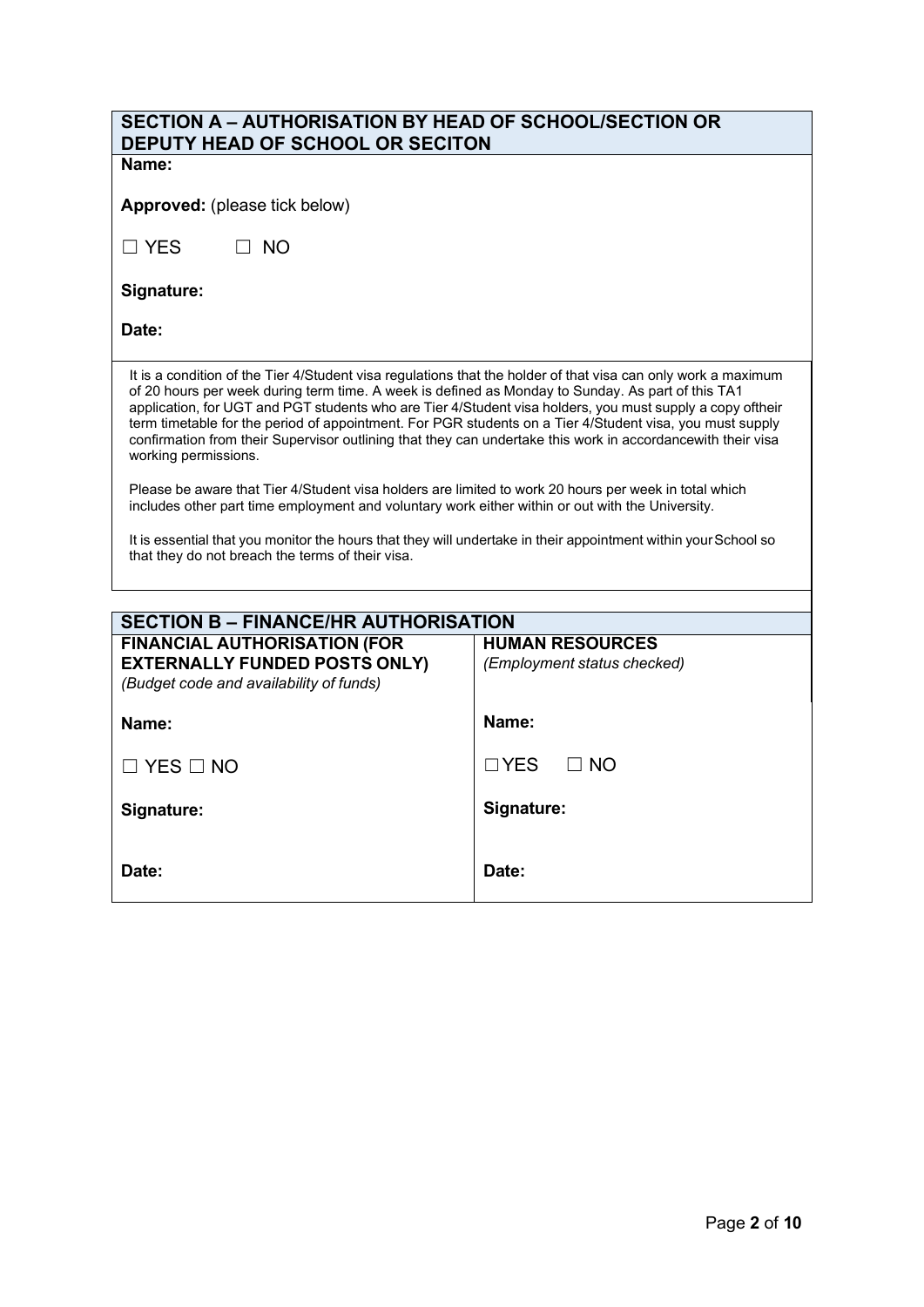| <b>SECTON C - SCHOOL/SECTION: DETAILS OF WORK TO BE UNDERTAKEN</b>                                                    |                                                                                              |  |  |  |
|-----------------------------------------------------------------------------------------------------------------------|----------------------------------------------------------------------------------------------|--|--|--|
| Proposed Title: e.g. Student Demonstrator, Teaching Assistant, Research Assistant etc                                 |                                                                                              |  |  |  |
|                                                                                                                       |                                                                                              |  |  |  |
| Nature of Work: (please provide a full description of work and whether teaching, research, both, technical or support |                                                                                              |  |  |  |
| work)                                                                                                                 |                                                                                              |  |  |  |
|                                                                                                                       |                                                                                              |  |  |  |
|                                                                                                                       |                                                                                              |  |  |  |
|                                                                                                                       | Is a PVG Scheme check required? (please refer to Temporary Services Procedure or click here) |  |  |  |
| $\square$ NO<br>$\Box$ YES                                                                                            |                                                                                              |  |  |  |
| School:                                                                                                               |                                                                                              |  |  |  |
|                                                                                                                       |                                                                                              |  |  |  |
| <b>Section/Department:</b>                                                                                            |                                                                                              |  |  |  |
| <b>Start Date:</b>                                                                                                    | <b>End Date:</b>                                                                             |  |  |  |
|                                                                                                                       |                                                                                              |  |  |  |
| Line Manager: (must be provided)                                                                                      |                                                                                              |  |  |  |
|                                                                                                                       |                                                                                              |  |  |  |
| Maximum number hours to be worked:                                                                                    | <b>Maximum payment over period:</b><br>(Excluding accrued annual holiday pay)                |  |  |  |
| NB. Please liaise with your HR Partner or                                                                             |                                                                                              |  |  |  |
| Adviser to discuss, should it become                                                                                  |                                                                                              |  |  |  |
| apparentthat the individual has more than                                                                             |                                                                                              |  |  |  |
| one temporary services appointment.                                                                                   |                                                                                              |  |  |  |
| These hours in combination with any other                                                                             |                                                                                              |  |  |  |
| temporary services hours cannot exceed                                                                                |                                                                                              |  |  |  |
| Grades 1-4 189 hours                                                                                                  |                                                                                              |  |  |  |
| Grades 5+ 207 hours                                                                                                   |                                                                                              |  |  |  |
|                                                                                                                       |                                                                                              |  |  |  |
| <b>Grade Equivalent:</b>                                                                                              | <b>Salary Point:</b>                                                                         |  |  |  |
|                                                                                                                       |                                                                                              |  |  |  |
| Please note that payments must be based on                                                                            | <b>Hourly Rate:</b>                                                                          |  |  |  |
| the University of Aberdeen salary scale                                                                               |                                                                                              |  |  |  |
|                                                                                                                       |                                                                                              |  |  |  |
| <b>Salary Scales/Hourly Rates   StaffNet  </b>                                                                        |                                                                                              |  |  |  |
|                                                                                                                       |                                                                                              |  |  |  |
| <b>Payment Ledger Code</b>                                                                                            |                                                                                              |  |  |  |
| (please enter full 14-digit ledger code – the form will be returned if this not completed)                            |                                                                                              |  |  |  |
| <b>Ledger Code</b>                                                                                                    | %Charge                                                                                      |  |  |  |
|                                                                                                                       |                                                                                              |  |  |  |
|                                                                                                                       |                                                                                              |  |  |  |
|                                                                                                                       |                                                                                              |  |  |  |
|                                                                                                                       |                                                                                              |  |  |  |
|                                                                                                                       |                                                                                              |  |  |  |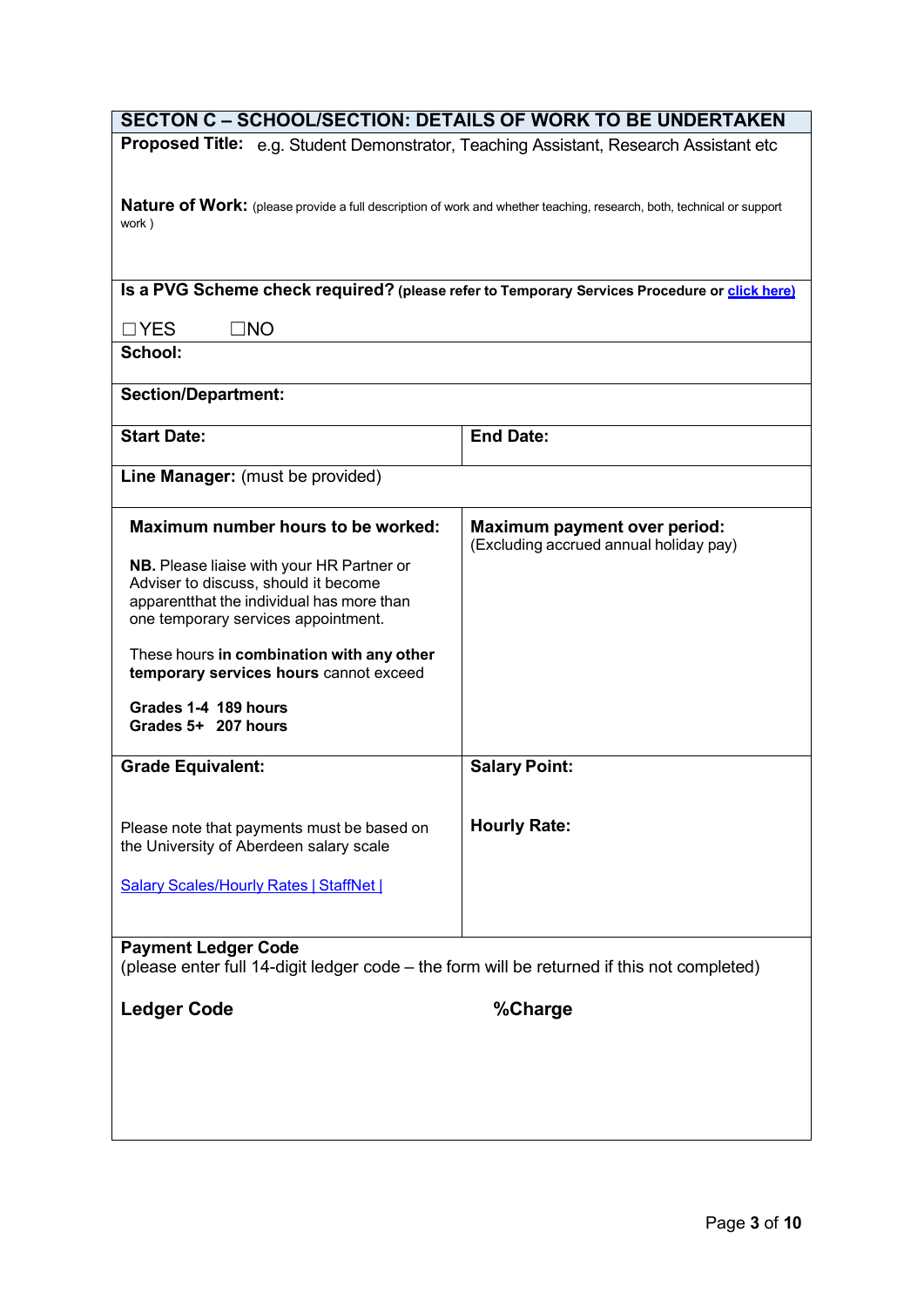### **WORKER SECTIONS D-H - INFORMATION AND GUIDANCE**

**This role is required to be undertaken in the UK**

**Work MUST not commence until the form is fully completed and authorised.**

**Once this form has been fully authorised you will be sent a copy confirming that you are authorised to undertake the work indicated in Section C and payment based on the informationgiven in that section will be made on receipt, by the Payroll Office, of appropriately certified timesheets.**

#### **Notes:**

Please use **BLOCK capitals** and if you have a name which involves both upper- and lower-case lettersafter the initial letter (e.g. MacDonald), please indicate the correct spelling in brackets.

#### **Home Address:**

If you change your home address, please remember to advise us.

#### **National Insurance Number:**

If you have not already been allocated a permanent National [Insurance](https://www.gov.uk/apply-national-insurance-number) number, you will have to applyfor one by telephoning Job Centre Plus on Tel 0345 600 0643 - lines are open 8.00 am to 6.00 pm Monday to Friday. Please be aware that a National Insurance number which starts TN is not a valid number. If you cannot yet provide your permanent National Insurance number, please do not delay returning this form but communicate directly to the Payroll Office on receipt (payroll@abdn.ac.uk).

#### **Bank Account:**

Please be aware your salary can only be paid into a UK bank account. If you cannot provide this priorto starting work, please do not delay returning this form.

| <b>SECTION D WORKER PERSONAL DETAILS - (complete in block capitals)</b> |                      |                                  |                   |  |
|-------------------------------------------------------------------------|----------------------|----------------------------------|-------------------|--|
| <b>Title</b>                                                            | <b>First Name(s)</b> |                                  | <b>Last Name:</b> |  |
|                                                                         |                      |                                  |                   |  |
| Date of Birth                                                           |                      | <b>National Insurance Number</b> |                   |  |
|                                                                         |                      |                                  |                   |  |
| <b>Address:</b>                                                         |                      |                                  |                   |  |
|                                                                         |                      |                                  |                   |  |
|                                                                         |                      |                                  |                   |  |
| <b>Post Code:</b>                                                       |                      |                                  |                   |  |
| <b>Telephone/Mobile Number:</b>                                         |                      |                                  |                   |  |
| Email:                                                                  |                      |                                  |                   |  |
| <b>Emergency Contact Name:</b>                                          |                      |                                  |                   |  |
| <b>Emergency Contact Number:</b>                                        |                      |                                  |                   |  |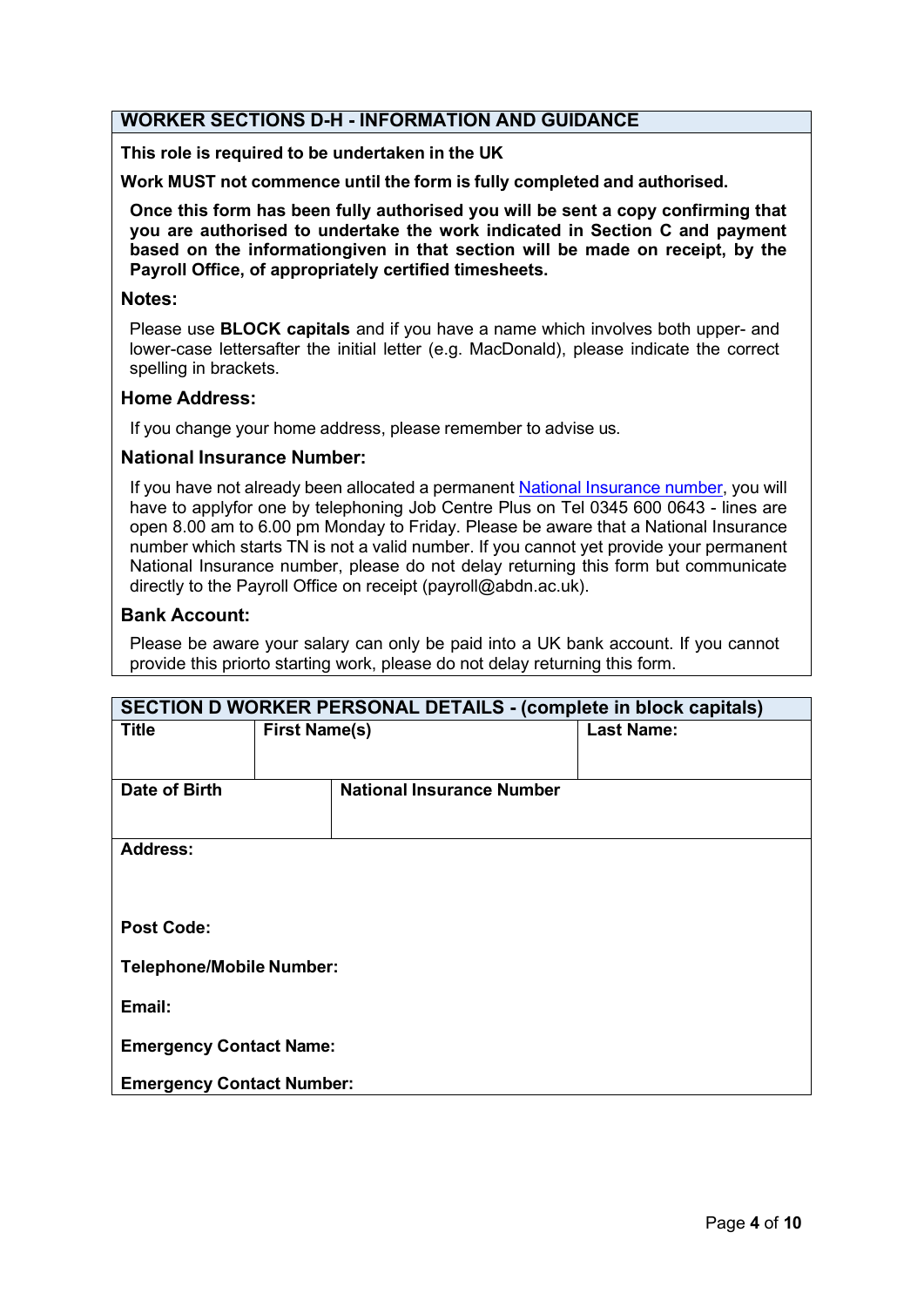## **SECTION E – WORKER PAYROLL AND BANKING DETAILS**

| <b>Bank/Building Society Name</b>    |  |                                                                                      |
|--------------------------------------|--|--------------------------------------------------------------------------------------|
| <b>Branch Address</b>                |  |                                                                                      |
| <b>Account Name</b>                  |  |                                                                                      |
| <b>Sort Code:</b>                    |  | <b>Account Number:</b>                                                               |
| submission of authorised timesheets. |  | Please note that any hours that you work will be paid one month in arrears, upon the |

|                          | <b>SECTION F WORKER EMPLOMENT STATUS</b>                                                                                                                                    |
|--------------------------|-----------------------------------------------------------------------------------------------------------------------------------------------------------------------------|
| Are you based in the UK? |                                                                                                                                                                             |
| □YES                     | $\square$ NO                                                                                                                                                                |
|                          |                                                                                                                                                                             |
|                          | Do you have any other Temporary Services Appointments or Employment<br>contracts with theUniversity of Aberdeen?                                                            |
| $\Box$ YES               | $\square$ NO                                                                                                                                                                |
|                          | If yes, please provide details below:                                                                                                                                       |
|                          |                                                                                                                                                                             |
|                          | Do you have any other employment?                                                                                                                                           |
| $\Box$ YES               | $\square$ NO                                                                                                                                                                |
|                          | If yes, please provide details below                                                                                                                                        |
|                          | Are you currently a registered student at the University of Aberdeen?                                                                                                       |
| $\Box$ YES               | $\square$ NO                                                                                                                                                                |
|                          | If yes, please provide your student ID number:                                                                                                                              |
|                          |                                                                                                                                                                             |
|                          | Do you have the necessary visa or entry conditions that entitles you to work in UK?                                                                                         |
| $\Box$ YES               | $\Box$ NO                                                                                                                                                                   |
|                          | Please note that if you have a visa you will only be able to work until one month prior to the expiry<br>date on your visa to allow for your final payment being processed. |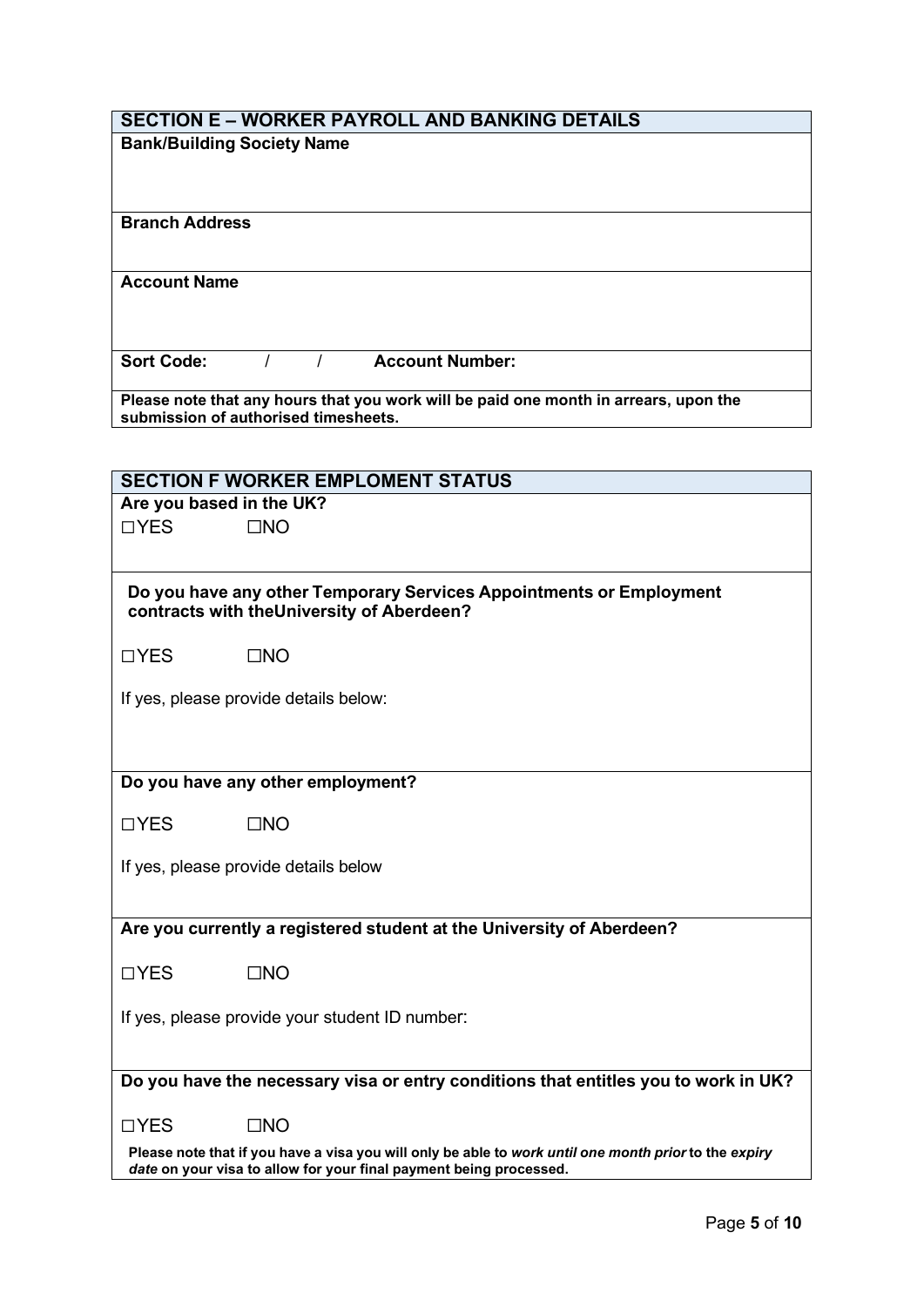| If applicable, have you previously joined the PVG Scheme for work either at the<br>University of Aberdeen or another employer? |                  |                 |  |  |
|--------------------------------------------------------------------------------------------------------------------------------|------------------|-----------------|--|--|
| $\Box$ YES                                                                                                                     | $\Box$ N $\rm O$ | □NOT APPLICABLE |  |  |
| If yes, please give Scheme Record Number and date awarded below:                                                               |                  |                 |  |  |
| <b>Scheme Records Number:</b>                                                                                                  |                  |                 |  |  |
| Date:                                                                                                                          |                  |                 |  |  |
| If no has a PVG Scheme application form been completed for this employment?                                                    |                  |                 |  |  |
| YFS                                                                                                                            |                  |                 |  |  |

# **SECTION G WORKER IMPORTANT TAX INFORMATION**

Starter declaration – Select **only one** of the following statements A, B, or C

| <b>Statement A</b>                                                              | <b>Statement B</b>                                                                 | <b>Statement C</b>        |  |
|---------------------------------------------------------------------------------|------------------------------------------------------------------------------------|---------------------------|--|
| Do not choose this                                                              | Do not choose this                                                                 | Choose this statement if  |  |
| statement if you are in                                                         | statement if you are in                                                            |                           |  |
| receipt of a State, Works,                                                      | receipt of a State, Works,                                                         | You have another job      |  |
| or Private Pension.                                                             | or Private Pension.                                                                |                           |  |
|                                                                                 |                                                                                    | And/or                    |  |
| Choose this statement if                                                        | Choose this statement if                                                           |                           |  |
| the following applies to you:                                                   | the following applies to you                                                       | You are in receipt of a   |  |
|                                                                                 | Since 6 April I have had                                                           | State, Works, or Private  |  |
| This is my first job since 6                                                    | another job, but I do not                                                          | Pension                   |  |
| April and since the 6 April I                                                   | have a P45.                                                                        |                           |  |
| have not received                                                               |                                                                                    |                           |  |
| payments from any of the                                                        | And/or                                                                             |                           |  |
| following                                                                       |                                                                                    |                           |  |
| Jobseekers<br>≻                                                                 | Since 6 April I have                                                               |                           |  |
| allowance                                                                       | received payments from                                                             |                           |  |
| Employment and<br>➤                                                             | any of the following                                                               |                           |  |
| Support                                                                         | Jobseekers                                                                         |                           |  |
| Allowance<br>➤                                                                  | allowance                                                                          |                           |  |
| <b>Incapacity Benefit</b><br>➤                                                  | Employment and<br>➤                                                                |                           |  |
|                                                                                 | Support                                                                            |                           |  |
|                                                                                 | Allowance<br>➤                                                                     |                           |  |
|                                                                                 | <b>Incapacity Benefit</b><br>↘                                                     |                           |  |
| Statement A applies to Me                                                       | Statement B applies to Me                                                          | Statement C applies to Me |  |
|                                                                                 |                                                                                    |                           |  |
| If / when you receive HMRC form P45 from a previous employer, please forward an |                                                                                    |                           |  |
| electronic copy direct to payroll@abdn.ac.uk                                    |                                                                                    |                           |  |
|                                                                                 | If you are submitting a paper copy, please send it to the Payroll Office, Room 57, |                           |  |
| University Office, King's College, Aberdeen, AB24 3FX                           |                                                                                    |                           |  |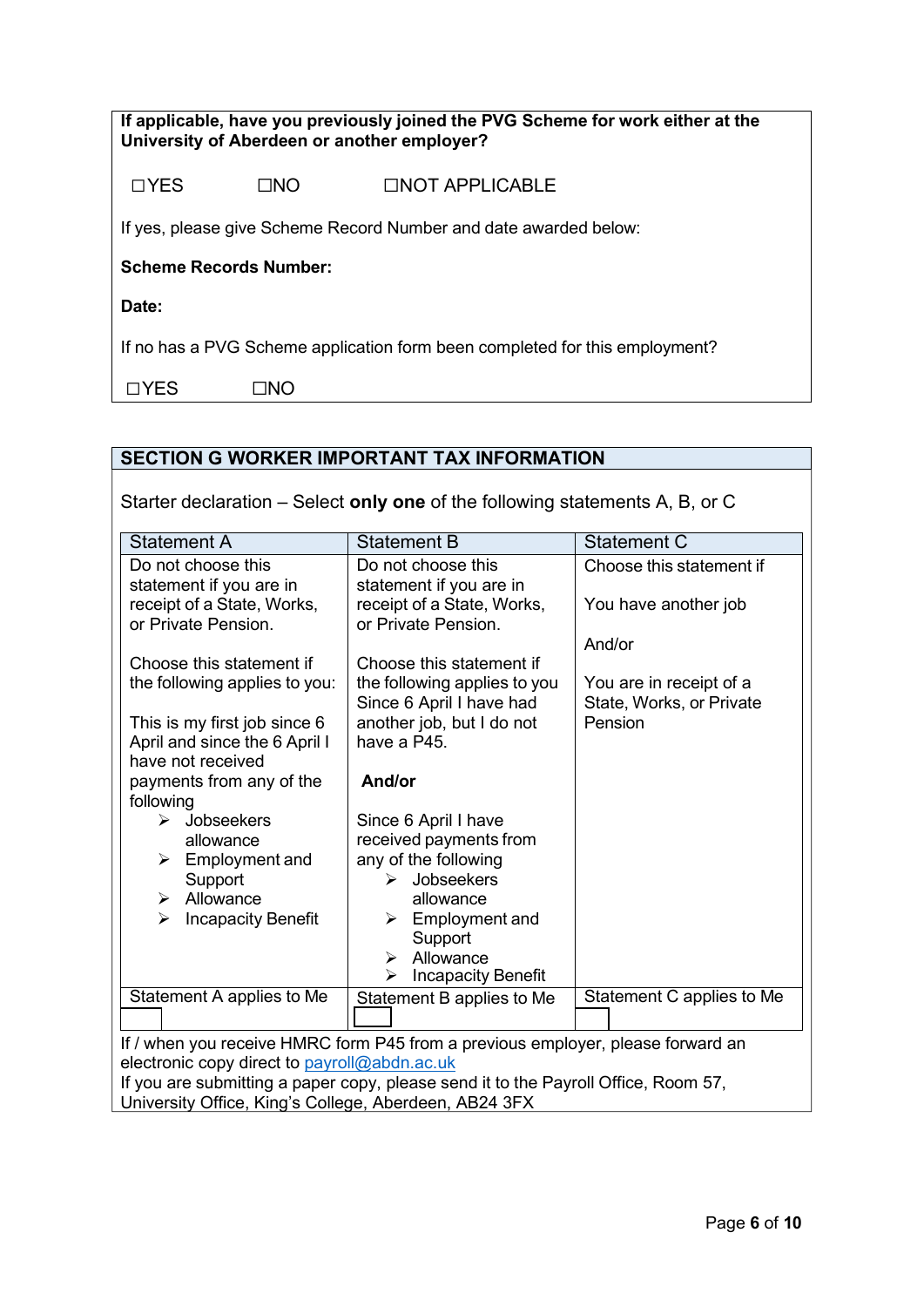| <b>SECTION G STUDENT LOAN DECLARATION</b>                                                                                                                                         |                                                                                           |                                                                                                                                                  |                                                                |                                                                                                                                                                                                                                                                                                                                            |
|-----------------------------------------------------------------------------------------------------------------------------------------------------------------------------------|-------------------------------------------------------------------------------------------|--------------------------------------------------------------------------------------------------------------------------------------------------|----------------------------------------------------------------|--------------------------------------------------------------------------------------------------------------------------------------------------------------------------------------------------------------------------------------------------------------------------------------------------------------------------------------------|
| For more guidance about repaying go to www.gov.uk/repaying-your-student-loan                                                                                                      |                                                                                           |                                                                                                                                                  |                                                                |                                                                                                                                                                                                                                                                                                                                            |
| For more guidance about funding and repaying go to www.gov.uk/funding-for-postgraduate-study                                                                                      |                                                                                           |                                                                                                                                                  |                                                                |                                                                                                                                                                                                                                                                                                                                            |
| <b>Types of Student Loan Plans</b>                                                                                                                                                |                                                                                           |                                                                                                                                                  |                                                                |                                                                                                                                                                                                                                                                                                                                            |
| You have Plan 1 if any of the<br>following apply:                                                                                                                                 | You have a Plan 2<br>if٠                                                                  | You have a Plan 4<br>if:                                                                                                                         |                                                                | Postgraduate Loan<br>You have a <b>Postgraduate</b><br>Loan if any of the following                                                                                                                                                                                                                                                        |
| You lived in Northern<br>Ireland when you<br>started your course<br>You lived in<br>England or<br>Wales and<br>started your<br>undergraduate<br>course before 1<br>September 2012 | You lived in<br><b>England or Wales</b><br>and started on or<br>after 1 September<br>2012 | You lived in<br>Scotland and<br>applied through the<br><b>Students Award</b><br><b>Agency Scotland</b><br>(SAAS) when you<br>started your course |                                                                | apply:<br>You lived in England and<br>started your Postgraduate<br>Master's course on or after<br>1August 2016<br>You lived in Wales and<br>started your Postgraduate<br>Master's course on or after<br>1 August 2017<br>You lived in England or<br>Wales and started your<br>Postgraduate Doctoral<br>course on or after 1<br>August 2018 |
| 1. Do you have one of the Student<br>Loan Plans described above which<br>is not fully repaid?                                                                                     |                                                                                           |                                                                                                                                                  | 5. Do you have a Postgraduate loan<br>which is not fully paid? |                                                                                                                                                                                                                                                                                                                                            |
| $\Box$ If YES, to Question 2                                                                                                                                                      |                                                                                           |                                                                                                                                                  | $\Box$ If YES, go to Question 6                                |                                                                                                                                                                                                                                                                                                                                            |
| IF NO, go to Question 5                                                                                                                                                           |                                                                                           |                                                                                                                                                  | $\Box$ If NO, go to the declaration                            |                                                                                                                                                                                                                                                                                                                                            |
| 2. Did you complete or leave your<br>studies before 6th April?                                                                                                                    |                                                                                           |                                                                                                                                                  |                                                                | 6. Did you complete or leave your<br>Postgraduate Studies before 6th April?                                                                                                                                                                                                                                                                |
| $\Box$ If YES, go to Question 3                                                                                                                                                   |                                                                                           |                                                                                                                                                  | $\Box$ If YES, go to Question 7                                |                                                                                                                                                                                                                                                                                                                                            |
| $\Box$ IF NO, go to Question 5                                                                                                                                                    |                                                                                           |                                                                                                                                                  | $\Box$ If NO, go to the declaration                            |                                                                                                                                                                                                                                                                                                                                            |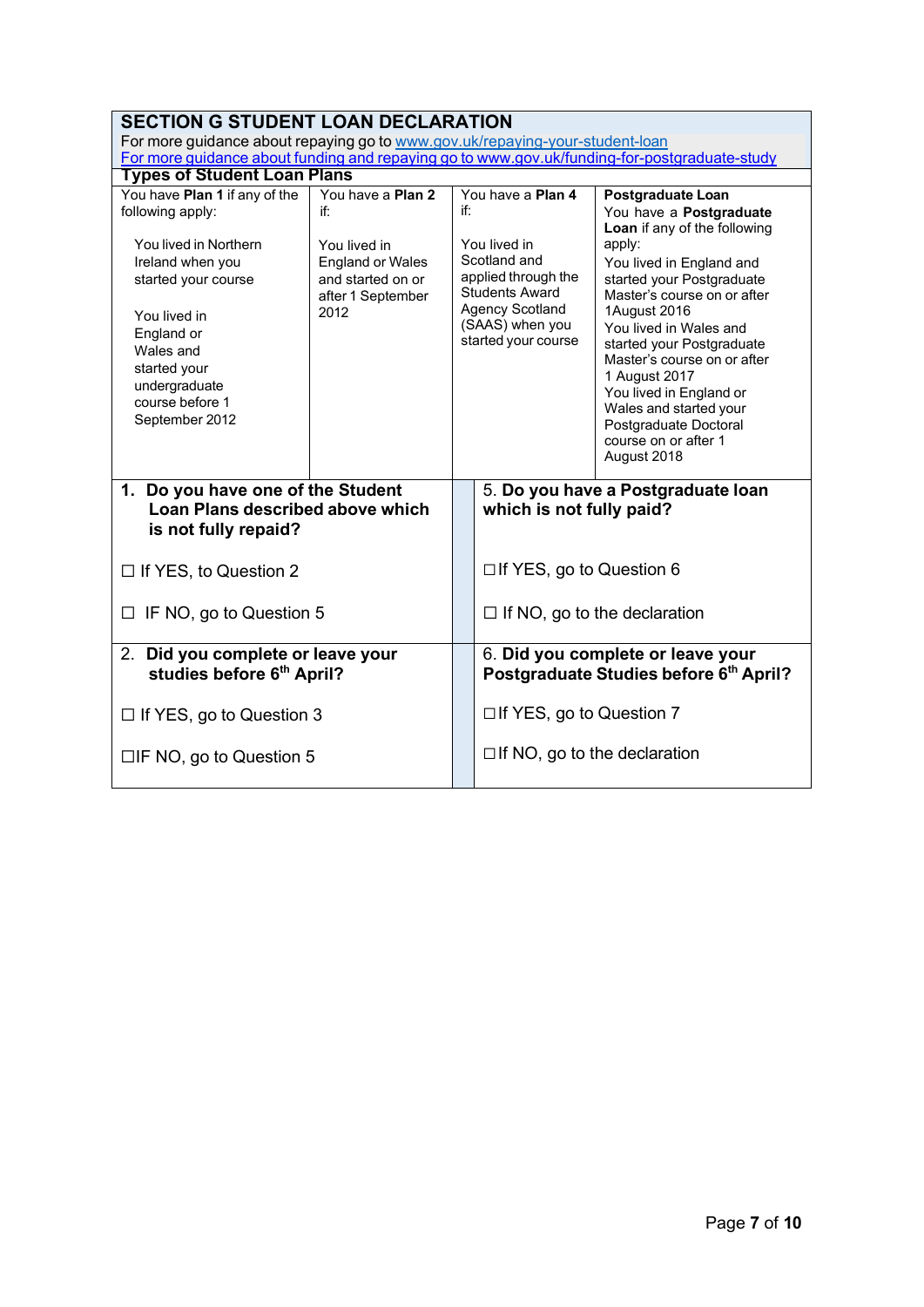| 3. Are you repaying your student loan directly to<br>the Student Loans Company by Direct Debit?<br>$\Box$ If YES, go to Question 5<br>If NO, go to Question 4 |                                                                                                                                                      |  | 7. Are you repaying your<br>Postgraduate loan direct to<br>the student Loans<br><b>Company by direct Debit</b><br>$\Box$ YES<br>$\square$ NO |
|---------------------------------------------------------------------------------------------------------------------------------------------------------------|------------------------------------------------------------------------------------------------------------------------------------------------------|--|----------------------------------------------------------------------------------------------------------------------------------------------|
| Plan 1                                                                                                                                                        | 4. To avoid repaying more than you need to, tick<br>the correct Student Loans that you have - use<br>the guidance above to help you<br>Plan 2 $\Box$ |  |                                                                                                                                              |
| $\Box$ Plan 4                                                                                                                                                 | Postgrad Loan $\Box$<br>(England and Wales only)                                                                                                     |  |                                                                                                                                              |

### **SECTION H – WORKER DECLARATION (to be completed by individual)**

I authorise the University of Aberdeen, until further notice, to credit my salary and any other paymentsmade in connection with my employment to the bank/building society account specified above.

I have been advised of my right to join a pension scheme and have been provided with information on how to join a pension scheme. I acknowledge that further information about the scheme is available to me on request from the Pensions Office.

In addition, I declare that the information contained in this form is accurate and that I meet the Temporary Services criteria detailed. I attach appropriate documentation as evidence of my immigration and nationality status in accordance with UK legislation.

I have read the attached terms and conditions and I accept the appointment subject to the terms andconditions specified.

#### **For Tier 4/Student/Student visa holders only**

As a holder of a Tier 4/Student visa, I am required to let University of Aberdeen know of any of the following changes to my circumstances:

- Any alteration to the terms of my visa.
- The details and status of any pending visa extension applications.
- Any change to my personal contact details.

I am aware it is a condition of my visa that I can only work a **maximum of 20 hours per week during term time** which is not calculated as an average for the duration of my appointment. I amaware that I am limited to work 20 hours per week in total. In addition, I am aware that this includesother part time employment and any voluntary work, within or out with the University. Any hours worked over this 20-hour limit is in direct breach of the terms of my visa and may lead to the removal of my Tier 4/ Student visa.

I am aware this role is required to be undertaken in the UK.

In addition, if I wish to undertake full time employment with the University, during vacation time, Iwill be required to provide proof that teaching and assessment for my course has formally ceased.

**Signed:** ………………………………………. **Date:**……………………………...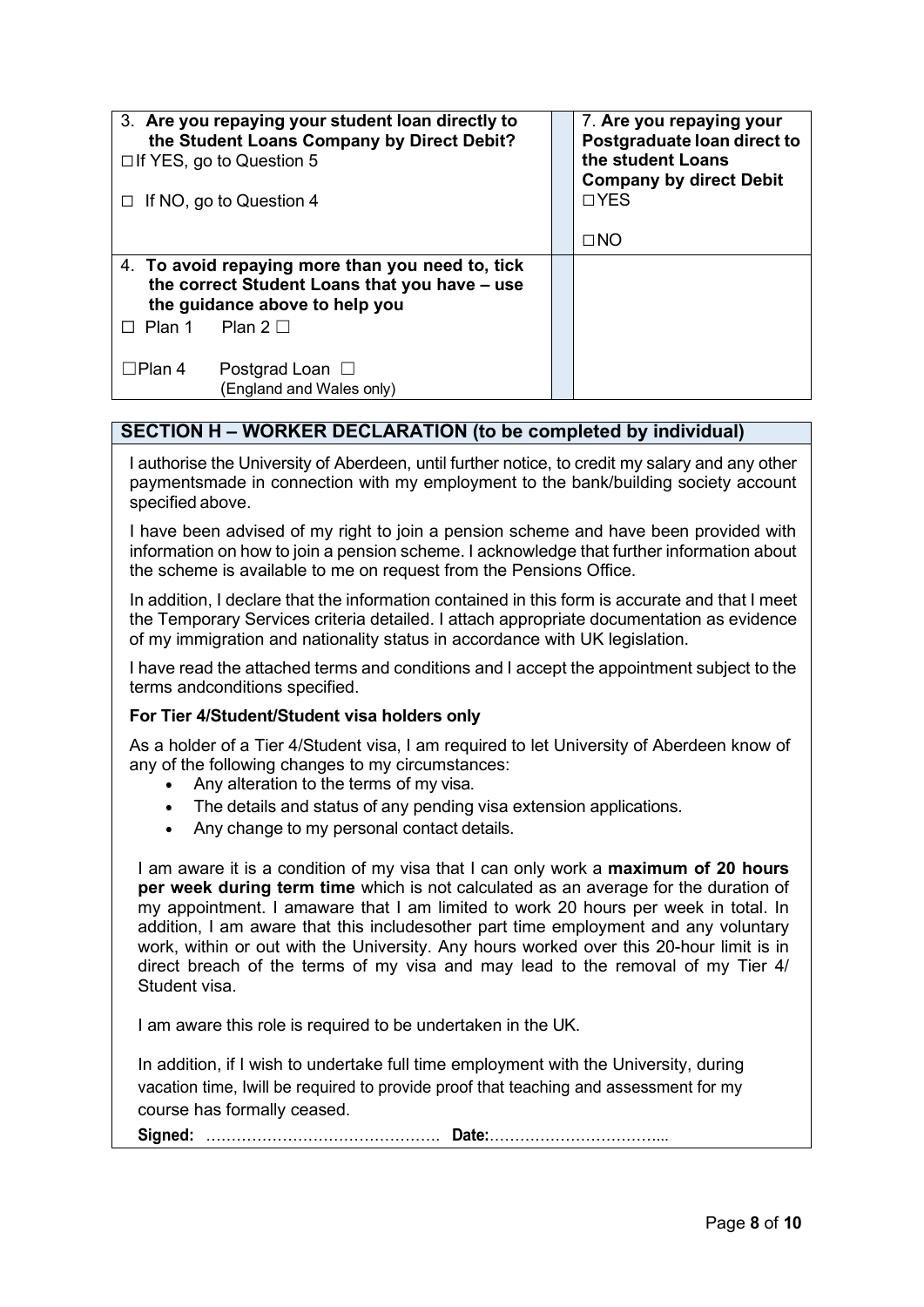#### **TEMPORARY SERVICES APPOINTMENT PRINCIPAL TERMS AND CONDITIONS**

#### **Duties and Responsibilities**

The duties and responsibilities associated with this appointment will be outlined to you at the outset ofthe appointment and will be determined by the needs of the School/Section.

#### **Hours**

You will be offered work up to the maximum number of hours specified in Section C of this form.

#### **Payment**

Payments are made monthly in arrears on the last banking day of each month and will be made throughthe University's payroll system. Payment for any work that you undertake will be calculated at the hourlyrate specified in Section C and will be subject to receipt of appropriately certified timesheets to the school reporter. Any submissions not received by the Payroll cut-off each month will be carried forward for payment to the subsequent month. All timesheets must be submitted by your School/Department.

#### **Paid Leave**

Your entitlement to paid holiday leave will accrue on a pro rata basis having regard to the actual number of hours that you work.

For individuals appointed on the University's Grades 1 to 4 the full-time equivalent holiday entitlement isa total of 34 days in a full leave year. Where appointed to carry out duties at the equivalent level to thesegrades holiday pay will accrue at the rate of 13.1% of the hourly rate for each hour worked.

For individuals appointed on the University's Grades 5 to 9 the full-time equivalent holiday entitlement isa total of 41 days in a full leave year. Where appointed to carry out duties at the equivalent level to thesegrades holiday pay will accrue at the rate of 15.8% of the hourly rate for each hour worked.

### **Sick Pay**

As you are appointed on a casual temporary basis you are not eligible to receive any Occupational SickPay, however you will be entitled to receive Statutory Sick Pay where you meet the required criteria under current employment legislation.

#### **Maternity and Paternity Leave**

As you are appointed on a casual temporary basis you are not eligible to receive any Occupational Maternity or Paternity Leave. You may however be entitled to Statutory Maternity Pay in accordance with current employment legislation, further advice can be obtained from the Human Resources Office,on request.

#### **Pension**

Individuals appointed to the University's Grades 1-4 have a right to join the University of Aberdeen Superannuation and Life Assurance Scheme (UASLAS).